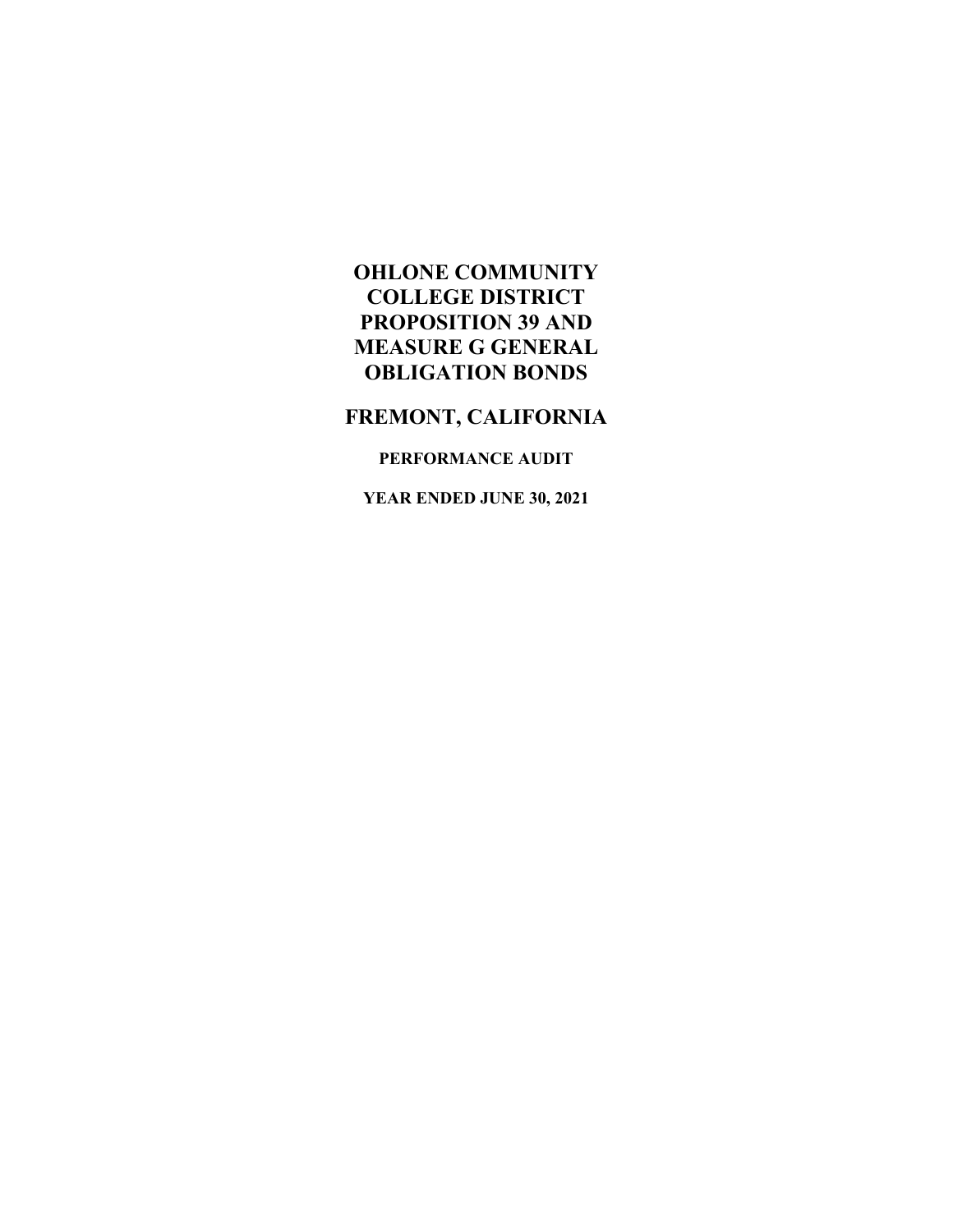## **TABLE OF CONTENTS JUNE 30, 2021**

|                                         | <b>PAGE</b> |
|-----------------------------------------|-------------|
| Independent Auditor's Report            |             |
| Objectives                              | 2           |
| Scope of the Audit                      | 2           |
| <b>Background Information</b>           | 2           |
| Procedures Performed                    | 3           |
| Conclusion                              | 3           |
| Management Comments and Recommendations | 3           |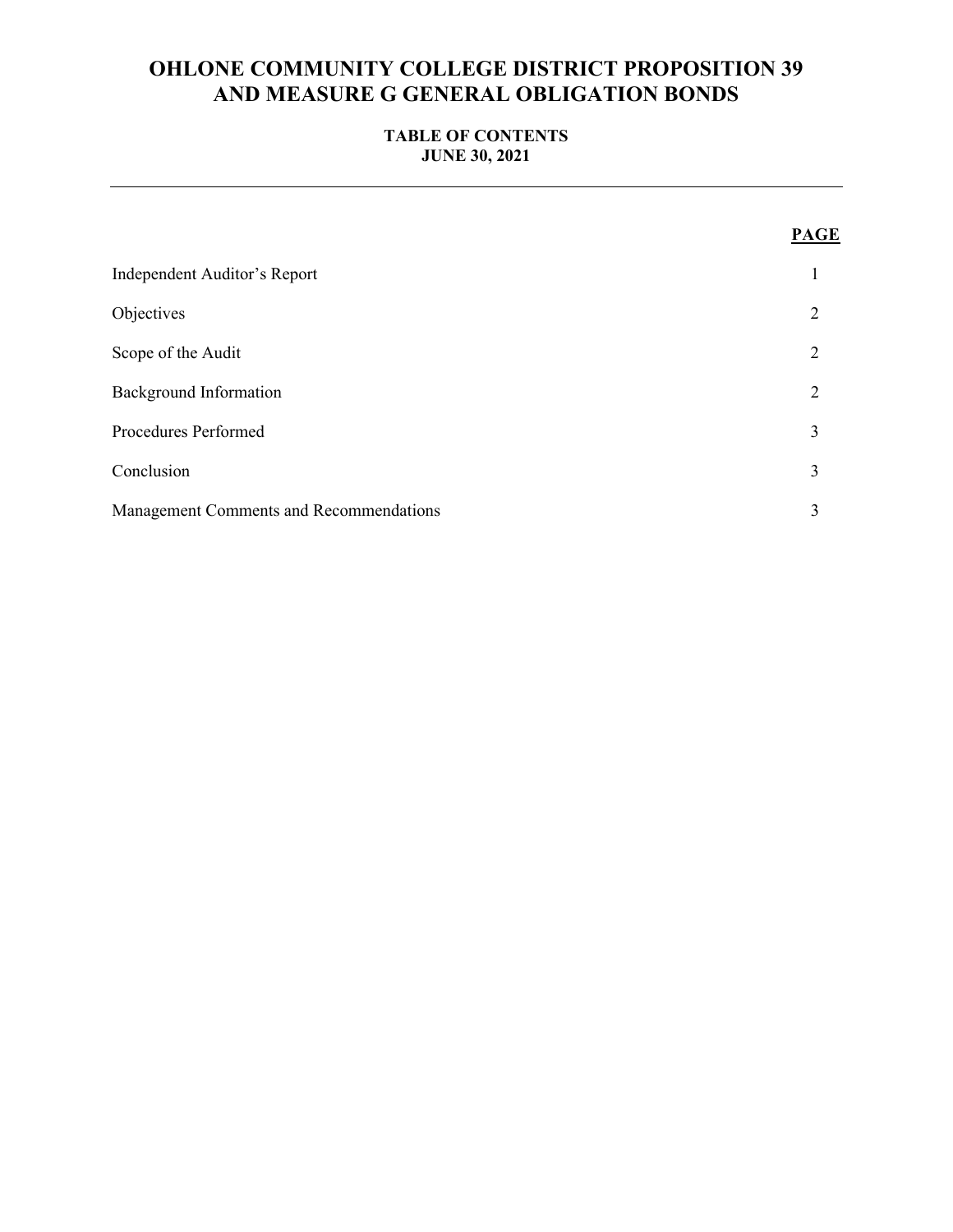

## **INDEPENDENT AUDITOR'S REPORT**

**Board of Trustees Ohlone Community College District Fremont, California** 

We have conducted a performance audit of the Ohlone Community College District's (the District's) Measure G General Obligation Bonds for the year ended June 30, 2021.

We conducted our performance audit in accordance with *Government Auditing Standards* issued by the Comptroller General of the United States. Those standards require that we plan and perform the audit to obtain sufficient, appropriate evidence to provide a reasonable basis for our conclusion based on our audit objectives. We believe that the evidence obtained provides a reasonable basis for the findings and conclusions based on our audit objectives.

Our audit was limited to the objectives listed on page 2 of this report, which includes determining the compliance with the performance requirements for the Proposition 39 Measure G General Obligation Bonds under the applicable provisions of Section  $1(b)(3)(C)$  of Article XIIIA of the California Constitution and Proposition 39 as they apply to the bonds and the net proceeds thereof. Management is responsible for Ohlone Community College District's compliance with those requirements.

Solely to assist us in planning and performing our performance audit, we obtained an understanding of the internal controls of the District to determine if internal controls were adequate to help ensure the District's compliance with the requirements of Proposition 39, as specified by Section  $1(b)(3)(C)$  of Article XIIIA of the California Constitution. Accordingly, we do not express any assurance on the internal controls.

The results of our tests indicated that, in all significant respects, the Ohlone Community College District expended Measure G General Obligation Bond funds for the year ended June 30, 2021, only for the specific projects developed by the District's Board of Trustees and approved by the voters, in accordance with the requirements of Proposition 39, as specified by Section  $1(b)(3)(C)$  of Article XIIIA of the California Constitution.

Gilbert CPAs

**GILBERT CPAs Sacramento, California** 

**November 18, 2021**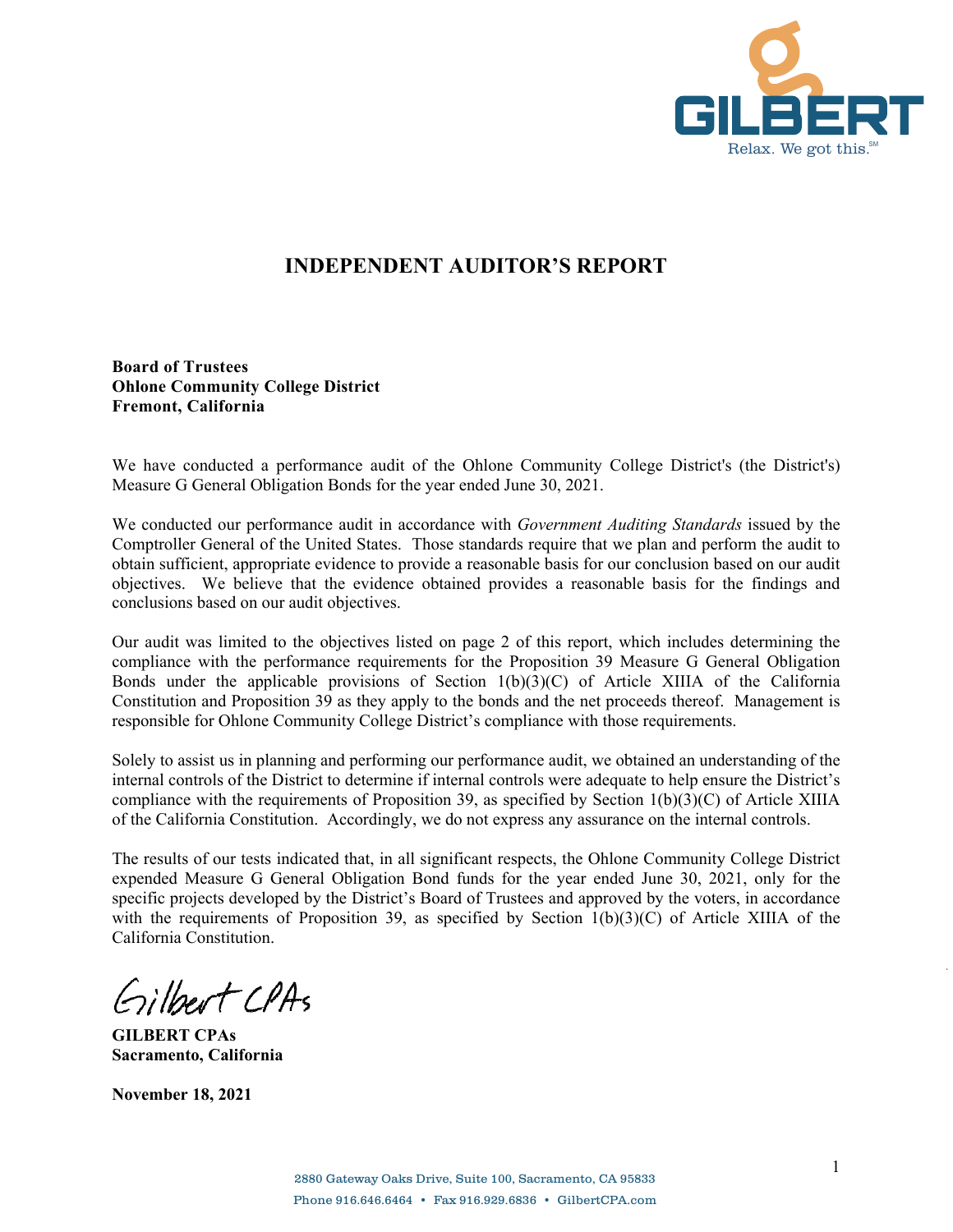### **PERFORMANCE AUDIT JUNE 30, 2021**

#### **OBJECTIVES**

The objectives of our performance audit were to document the expenditures charged to Measure G General Obligation Bonds (Measure G) which were approved under Proposition 39; determine whether expenditures for fiscal year ended June 30, 2021, charged to the General Obligation Bond Fund have been made in accordance with project budgets and guidelines; note any incongruities or system weaknesses; and provide recommendations for improvement.

#### **SCOPE OF THE AUDIT**

The scope of our performance audit covered the fiscal year ended June 30, 2021. Expenditures incurred after the issuance of the bonds and prior to July 1, 2020, were covered in a previous examination. The expenditures included all object and project codes associated with the Bond projects. The propriety of expenditures for capital projects and maintenance projects funded through other state or local funding sources were not included within the scope of our audit. Expenditures incurred subsequent to June 30, 2021, were not reviewed or included within the scope of our audit.

#### **BACKGROUND INFORMATION**

On November 2, 2010, the electorate of the District approved Measure G, a \$349,000,000 general obligation bond authorization for the District with greater than 55% of voters in favor.

On October 19, 2011, the District issued its Election of 2010 General Obligation bonds Series A and A-1 in the amounts of \$70,000,000 and \$10,000,000, respectively. On September 4, 2014 the District issued its Election of 2010 General Obligation bonds Series B in the amount of \$74,995,430. The District issued its Election of 2010 General Obligation bonds Series C, in the amount of \$155,000,000 on May 18, 2016. The 2016 General Obligation Refunding Bonds were issued on August 3, 2016 for \$68,495,000 which refunded Series A and partially refunded Series A-1 outstanding bonds issued on October 19, 2011. On April 11, 2019, the District issued its Election of 2010 General Obligation Bonds Series D for \$39,000,000. The 2021 General Obligation Refunding Bonds were issued on May 12, 2021 for \$70,035,000 which refunded Series B outstanding bonds issued on September 4, 2014.

A Citizens Bond Oversight Committee (the Committee) was appointed on March 5, 2002, to comply with the California Constitution and the Education Code. The purpose of the Committee is to inform the public, at least annually, regarding the appropriate use of the Bond proceeds. California Constitution, Article XIIIA, Section 1(b)(3), requires an annual performance audit be conducted to ensure that the funds have been expended only on the specific projects publicized by the District.